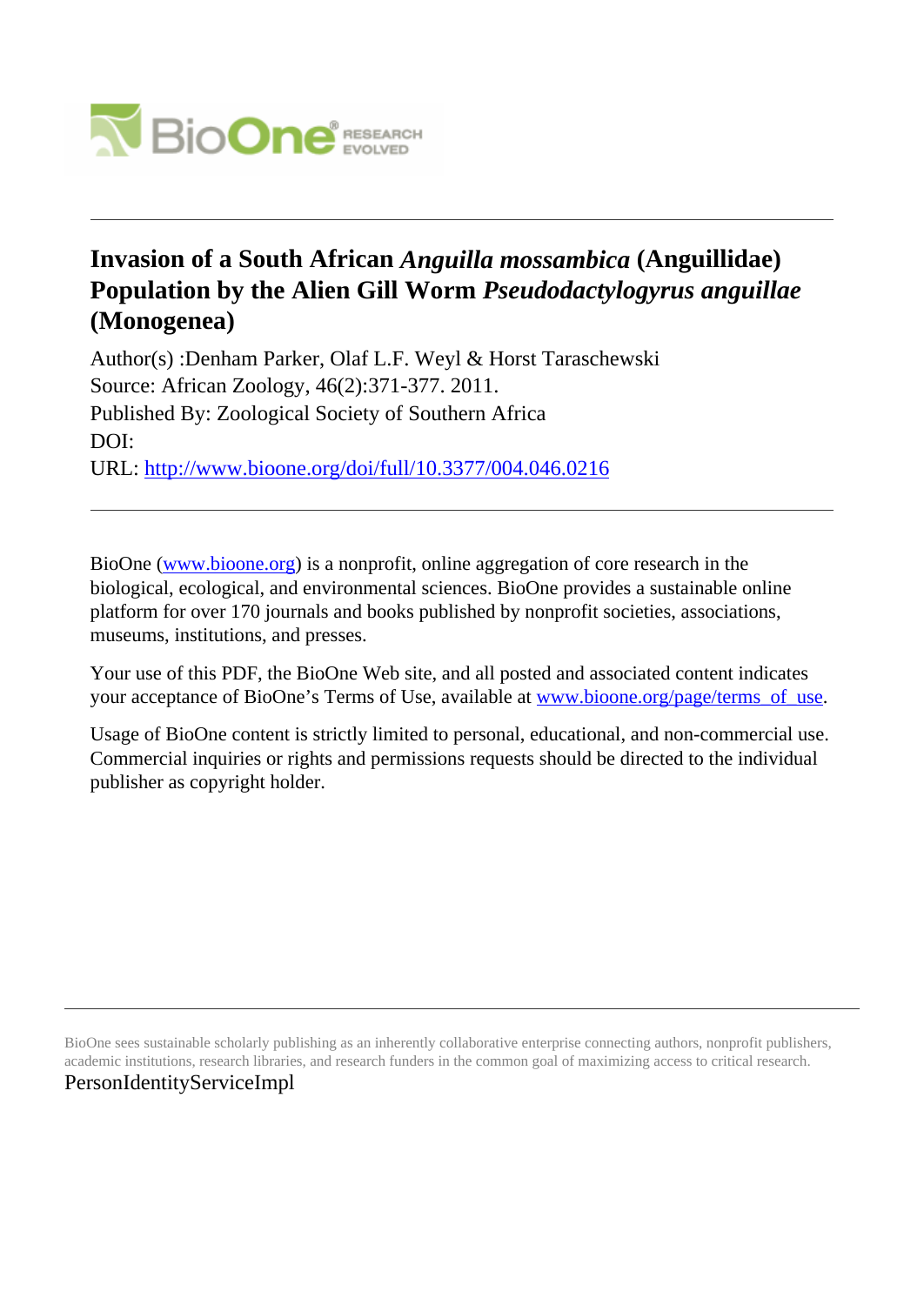# **Invasion of a South African** *Anguilla mossambica* **(Anguillidae) population by the alien gill worm** *Pseudodactylogyrus anguillae* **(Monogenea)**

Denham Parker<sup>1</sup>, Olaf L.F. Wevl<sup>2,3\*</sup> & Horst Taraschewski<sup>4</sup>

*1 Department of Ichthyology and Fisheries Science, Rhodes University, P.O. Box 94, Grahamstown, 6140 South Africa*

*2 South African Institute for Aquatic Biodiversity, Private Bag 1015, Grahamstown, 6140 South Africa*

*3 Centre for Invasion Biology, South African Institute for Aquatic Biodiversity, Private Bag 1015, Grahamstown, 6140 South Africa*

*4 Zoologisches Institut (Ökologie/Parasitologie), Karlsruher Institut für Technologie (KIT), Kornblumenstrasse 13, 76128 Karlsruhe, Germany*

Received 22 February 2011. Accepted 28 September 2011

**The parasitic gill monogenean** *Pseudodactylogyrus anguillae* **is alien to Africa. In an investigation of 227 longfin eel,** *Anguilla mossambica,* **and 26 mottled eel,** *Anguilla marmorata,* **sampled from four river systems in the Eastern Cape, South Africa, this parasite was only present on the gills of** *A. mossambica* **sampled from the Great Fish River system. In the Great Fish River, it infected 73.2% of the sampled population at a mean intensity of 63.8 ± 34.3 parasites per fish. High prevalence and intensity are indicative of a well-established alien invasive parasitic species. Results showing the absence of** *P. anguillae* **from the co-occurring but less abundant** *A. marmorata* **indicate that this species may be less susceptible to** *P. anguillae* **infection.**

**Key words: invasive, monogeneans, longfin eel, mottled eel.**

## **INTRODUCTION**

South Africa has a long history of intentional fish introductions (Van Rensburg *et al.* 2011). As is commonly the case, these intentional introductions acted as pathways and the alien fish as vectors for the introduction of a variety of alien fish parasites into South Africa. A good example is the Asian tapeworm *Bothriocephalus acheilognathi* Yamaguthi, 1934 that was introduced with grass carp from Germanyand has since infected a variety of native cyprinid fishes (De Moor & Bruton 1988; Schulz & Schoonbee 1999; Retief *et al.* 2007). The recent discovery of *Pseudodactylogyrus anguillae* (Yin & Sproston, 1948) Gussev, 1965 on captive *Anguilla mossambica* Peters, 1952 (glass eels) that had been harvested from Eastern Cape rivers and transported to a university aquaculture facility prior to inspection, raised concerns that this parasite had invaded South African eel populations (Christison & Baker 2007). This is of concern because eels are important components of aquatic ecosystems. In the Eastern Cape for example, *Anguilla marmorata* Quoy & Gaimard, 1824 and *A. mossambica* are the only large native predatory fish species (Jubb 1964).

*Pseudodactylogyrus anguillae* is a monogenean naturally inhabiting the gills of *Anguilla japonica* Temminck & Schlegel, 1846, one of the two indigenous species of river eels in East Asia (Buchmann *et al.* 1987; Hayward *et al.* 2001). This parasite is expanding its range and was first reported in Europe in 1977, when infected European eels (*Anguilla anguilla* Linnaeus, 1758) were discovered in an eel production plant in the western Soviet Union (Buchmann *et al.* 1987). The parasitic monogenean was thought to have been introduced to Europe through the importation of infected *A. japonica* from Japan and by 1990 had spread throughout Europe (Buchmann *et al.* 1987; Køie 1991; Kennedy 2007). It has also been reported in North America (Cone & Marcogliese 1995) and more recently from the small Indian Ocean Island of Réunion (Sasal *et al.* 2008).

The biology and pathology of *P. anguillae* were reviewed by Kennedy (2007). In summary, this anguillid host-specific monogenean feeds on gill epithelia and blood which, at high infection levels, can result in hyperplasia of gill tissues, fusion of secondary lamellae, and in some cases leads to hyperanaemia (Buchmann *et al.* 1987).

\*Author for correspondence. E-mail: o.weyl@saiab.ac.za

While infections on wild populations of their

African Zoology **<sup>46</sup>**(2): 371–377 (October 2011)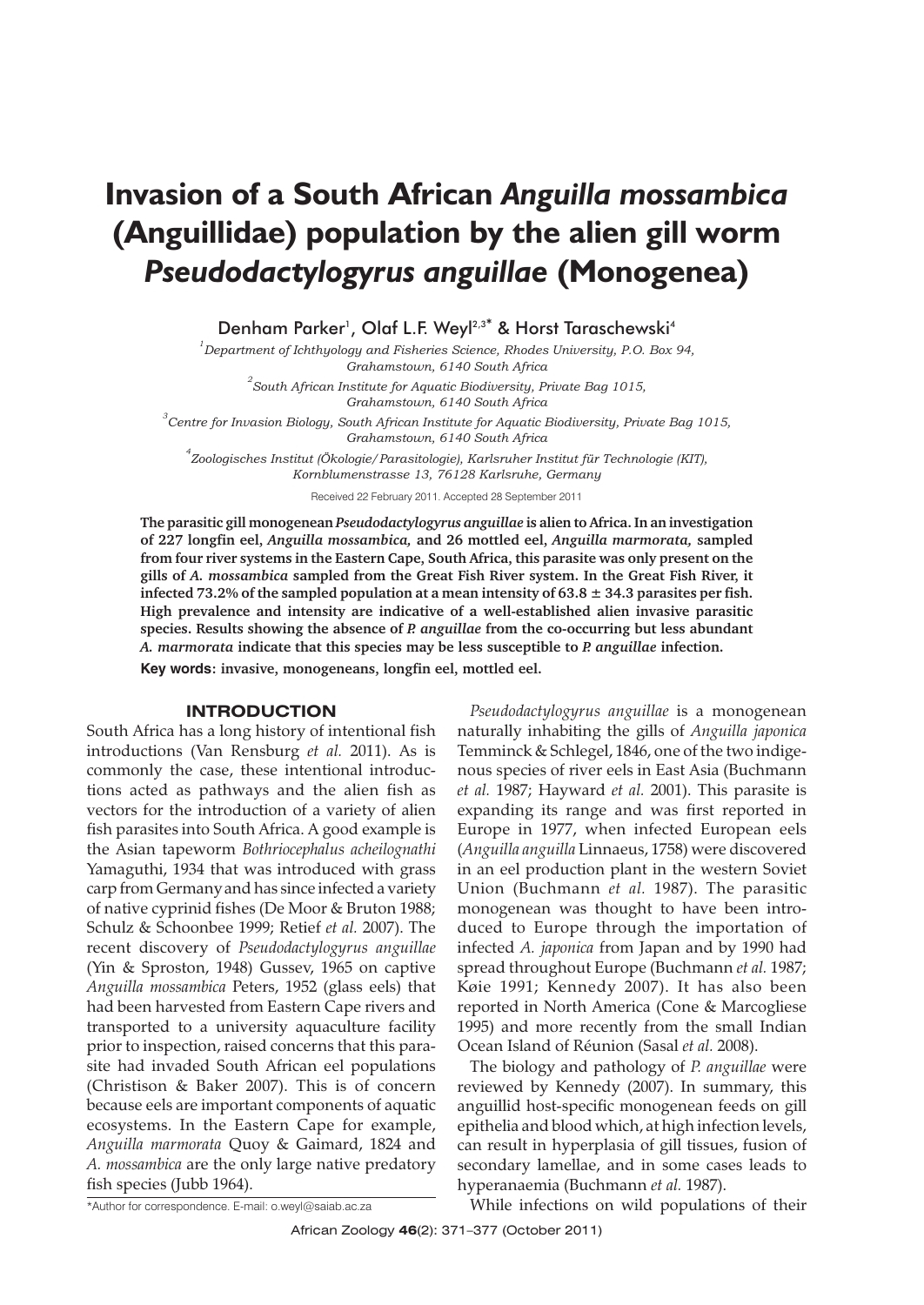natural host *A. japonica* seldom result in infection intensities that lead to mortality (Kennedy 2007), parasite infection under aquaculture conditions is often so severe that it results in reduced aquaculture production and high mortality (Kennedy 2007).

A range of dynamic interactions between monogeneans and fish hosts are responsible for host finding, host specificity and host immunity (Buchmann & Lindenstrøm 2002). Following identification and attachment on their natural hosts, the parasites must cope with various immunological defense systems developed by the host. As a result, abundances on natural hosts are often lower than on naïve hosts that lack the ability to cope with the parasite because they exhibit weaker immunological responses to the alien parasite (Buchmann & Lindenstrøm 2002; Taraschewski 2006). For example, high prevalence and intensities of *P. anguillae* have been reported for *A. mossambica* on Réunion Island subsequent to its introduction via Europe (Sasal *et al.* 2008). The recent discovery of *P. anguillae* in elvers from the Eastern Cape (Christison & Baker 2007) therefore required further investigation because this alien parasite may impact wild populations and may result in potential losses if South Africa attempts to develop eel aquaculture.

Christison & Baker (2007) obtained their samples of *P. anguillae* from elvers that had been captured from various rivers and mixed before being held in a culture facility in Stellenbosch. The authors of this study pointed out that 'The paucity of data regarding the distribution, intensity and prevalence of *P. anguillae*infections in wild*A. mossambica* and other anguillid populations in South African combined with the general lack of other parasite data renders it difficult to make firm conclusions as to the origins and status of *P. anguillae* locally' (Christison & Baker 2007: 284), but acknowledged that the presence of this parasite was likely to be as a result of an inadvertent introduction. To address this shortfall, the current study investigated the distribution, prevalence, intensity and mean abundance of *P. anguillae* in adult *A. mossambica* and *A. marmorata* from eight sites in four river systems in close proximity to the source of the infected glass eels investigated by Christison & Baker (2007). The aim of the study was to provide a first assessment of the establishment of this alien parasite in selected rivers in the Eastern Cape, South Africa.

# **MATERIALS & METHODS**

Eels were collected from sites in four river systems in the Eastern Cape (Fig. 1). Sites F1, F2, and F3 were on the Great Fish River system. Sample site F1 was on the lower stretches of the Great Fish River system, which is now a fast flowing, turbid, perennial system as a result of water augmentation from the Orange River inter-basin transfer scheme while the F2 sample site was located in the upper reaches of the river. Sample site F3 was at the Koonap River tributary of the Great Fish River. In the Sundays River system, which is also part of the Orange River inter-basin transfer system, sampling was conducted in the lower reaches of the mainstream (S1) and in Slagboom Dam (S2) which is a 10 ha clear-water impoundment located on the lower section of the Wit River tributary. The Nahoon River was sampled in the area below the Nahoon Dam wall (N1), where a weir creates an impoundment with a rocky substrate. Finally, two reservoirs in the Kowie River system (K1 and K2) were also investigated.

Eels were sampled during the southern hemisphere summer and autumn (February–June) of 2008, 2009 and 2010. They were collected using non-baited fyke nets that were set parallel to the river flow at suitable depths and habitats along the length of sampling areas. A maximum of 12 fyke nets were set in a single sampling event. For descriptive purposes, temperature, conductivity, oxygen  $(\%)$  and pH were recorded at each sampling site using hand-held instruments. After capture, live eels were transported back to the laboratory and euthanased by decapitation and pithing. Each eel was then identified to species level, measured to the nearest mm total length (TL) and weighed to the nearest gram.

The gills were subsequently removed and inspected for monogenean parasites. All monogenean parasites were preliminarily identified as *P. anguillae* based on morphology and this identification was later confirmed by a specialist (K. Buchmann, Department of Veterinary Pathobiology, Section of Fish Diseases, University of Copenhagen, Frederiksberg, Denmark). An attempt was made to count all parasites on all gill arches. When large numbers of parasites were encountered, the total number of parasites was estimated by subsampling a random gill arch and counting all parasites on it and its associated gill filaments. Under the assumption that parasites would be similarly distributed on all gill arches, this count was then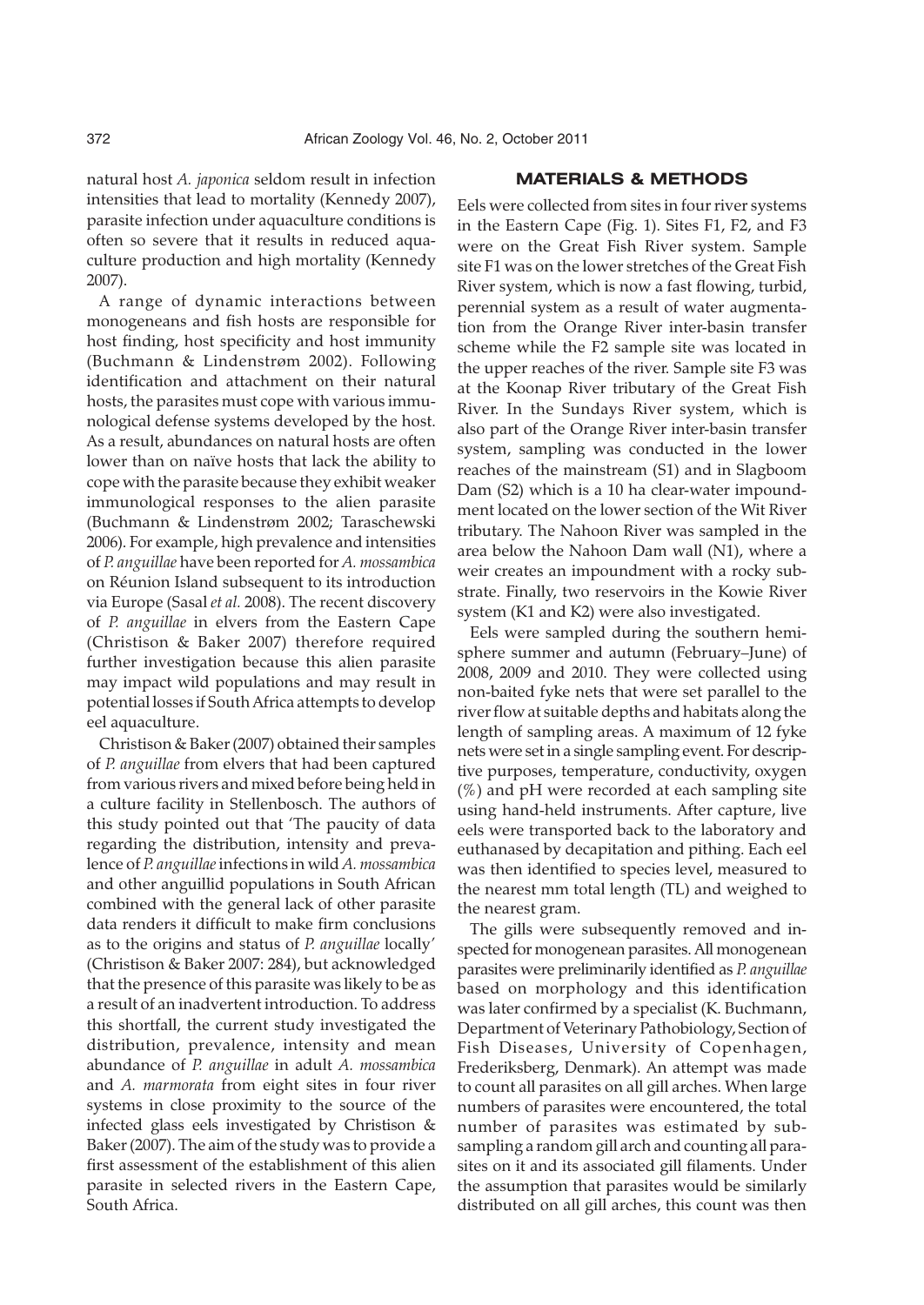

Fig. 1. Sampling area, including sampled sites (<sup>6</sup>), major cities/towns ( $\blacksquare$ ) and sampled river systems in the Eastern Cape, South Africa.

multiplied by the total number of gill arches to give an estimate of total parasite number. The underlying assumption of random distribution of parasites on gills was considered reasonable because Matejusova *et al.* (2003) demonstrated no preference by*P. anguillae*for specific gill arches in*A. anguilla.*

Parasite loads were expressed using the terminology recommended by Bush*et al.*(1997) in terms of prevalence (the number of hosts infected with one or more individuals of a particular parasite species divided by the number of eels examined), intensity (the number of individuals of a particular parasite species in a single infected host), mean intensity (the mean number of individuals of a particular parasite species among the infected members of a particular host species) and mean abundance (the total number of individuals of a particular parasite species in a sample of a particular host species divided by the total number of hosts of that species examined, including both infected and uninfected hosts). To test for differences between sites a chi-square test for homogeneity was performed on the parasite intensity data.

#### **RESULTS**

A summary of sampling sites, measured water quality, eels inspected and the presence or absence of *P. anguillae* is presented in Table 1. A total of 253 eels were sampled in this study; 227 were *A. mossambica* and 26 were *A. marmorata. Anguilla marmorata* was only present in three of the eight sample sites; Sundays River, Nahoon River and the Potgieter Farm (Table 1). *Anguilla mossambica* were found in all eight sample sites, with lengths ranging from 275 mm TL to 1110 mm TL. Mean  $\pm$ standard deviation TL of *A. mossambica* differed between sample sites with Koonap River (F3) eels being smallest  $(363 \pm 50 \text{ mm} \text{ TL})$  and those from the Fairyvale Dam (K1) largest (698  $\pm$  219 mm TL).

All eels found to be hosting *P. anguillae* were of the species *A. mossambica,* with no record of this monogenean infecting *A. marmorata* in this study. *Anguilla mossambica* individuals hosting *P. anguillae* were only sampled from the three Great Fish River sites (F1, F2 and F3). There was no evidence of infection of *A. mossambica* from sites at the Nahoon River, Sundays River or the Kowie River systems. The prevalence of *P. anguillae* in *A. mossambica* was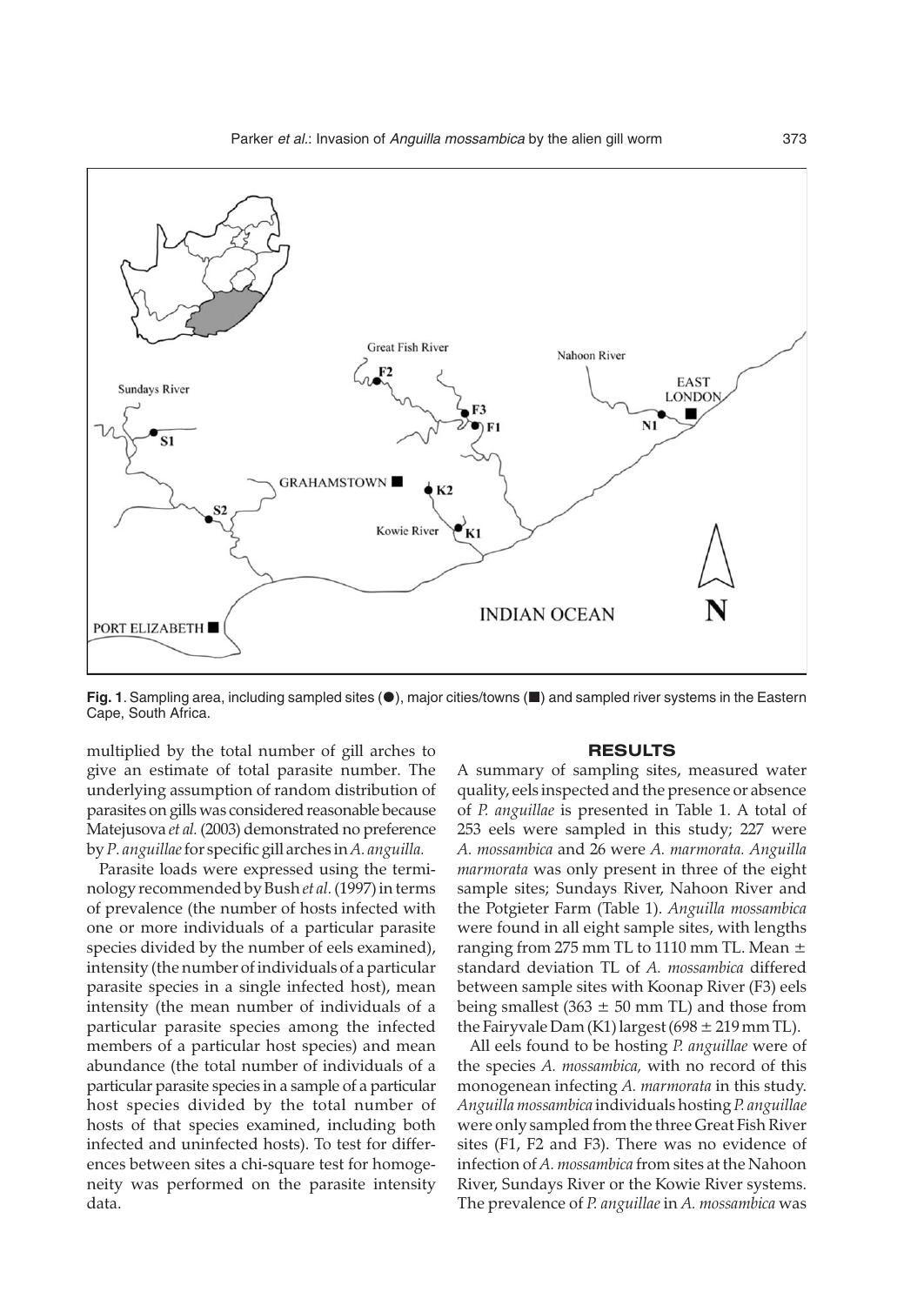|                                                |       | Table 1. Pseudodactylogyrus anguillae presence/absence observational data for Anguilla mossambica and Anguilla marmorata in the samples sites, supplemented with<br>mean fish length (TL) mm and basic water quality parameters of each sample site. |                               |                   |                               |          |               |                                 |               |
|------------------------------------------------|-------|------------------------------------------------------------------------------------------------------------------------------------------------------------------------------------------------------------------------------------------------------|-------------------------------|-------------------|-------------------------------|----------|---------------|---------------------------------|---------------|
| Sample site                                    |       | Habitat Coordinates                                                                                                                                                                                                                                  | Eel species                   | Panguillae        | Eel length<br>(TL) mm         | ς        | 공             | Conductivity<br>$\widetilde{S}$ | Oxygen<br>(%) |
| Potgieter Farm (F1) River                      |       | 33°02'73.7"S, 26°39'70.7"E A. mossambica                                                                                                                                                                                                             | A. marmorata                  | Present<br>Absent | $379 \pm 64$<br>$787 + 76$    | 34       | $7.70 - 8.35$ | 868-1013                        | $91.4 - 97.9$ |
| Middleton (F2)                                 | River | 32°57'10.9"S, 25°48'55.0"E                                                                                                                                                                                                                           | A. mossambica                 | Present           | $392 \pm 25$                  |          | $9.77*$       | $>3999$ *                       | $107.6*$      |
| Koonap River (F3)                              | River | 33°02′81.4″S, 26°38′09.2″E                                                                                                                                                                                                                           | A. mossambica                 | Present           | $363 \pm 50$                  | 89       | $7.6 - 7.76$  | $117 - 278$                     | 84.5-95.2     |
| Nahoon River (N1)                              | River | 32°54'36.4"S, 27°48'55.2"E                                                                                                                                                                                                                           | A. mossambica<br>A. marmorata | Absent<br>Absent  | $563 \pm 144$<br>$403 \pm 73$ | N        | $7.5 - 7.7$   | 356-349                         | 65.4-70.3     |
| Slagboom Dam (S1)                              | Dam   | 33°22′42.2″S, 25°40′45.4″E                                                                                                                                                                                                                           | A. mossambica                 | Absent            | $506 \pm 104$                 | 44       | $6.1 - 7.0$   | 262-650                         | 44.1-141.2    |
| Sundays River (S2)                             | River | 33°36'90.8"S, 25°40'00.8"E                                                                                                                                                                                                                           | A. mossambica<br>A. marmorata | Absent<br>Absent  | $821 \pm 171$<br>$502 \pm 95$ | $\infty$ | $6.52 - 7.9$  | $1135 - 1798$                   | 80.4-190.0    |
| Southwell Dam (K1)                             | Dam   | 33°30'37.4"S, 26°43'28.5"E                                                                                                                                                                                                                           | A. mossambica                 | Absent            | $654 \pm 143$                 | ∞        | $8.6 - 8.7$   | $238 - 1283$                    | Not recorded  |
| Fairyvale Dam (K2)                             | Dam   | 33°19′22.4″S, 26°35′25.9″E                                                                                                                                                                                                                           | A. marmorata                  | Absent            | $698 \pm 219$                 |          | Not recorded  | 532*                            | Not recorded  |
| *Values without ranges were only sampled once. |       |                                                                                                                                                                                                                                                      |                               |                   |                               |          |               |                                 |               |

very similar for all the sites where this parasite was present (68–78%). In contrast, intensity was highly variable, ranging from one parasite per fish to 1020 parasites per fish (Table 2). An intensity frequency analysis demonstrated the large betweenand within-site variation of infection (Fig. 2). As a result of high within-site variation, intensity distributions did not differ significantly between sites (3 sites × 6 category contingency table; chi-square:  $T_{(10)} = 7.52$ ,  $P = 0.68$ ).

# **DISCUSSION**

The current study indicates that *P. anguillae* is not widespread in the Eastern Cape, being restricted to Great Fish River sites. This preliminary data suggests that the invasion of the *P. anguillae* may be restricted to this system and its connecting tributaries. Taraschewski *et al.* (2005) noted the absence of *P. anguillae* in eels collected from the Nahoon River in 1996 and our data indicate that *P. anguillae* has not yet invaded the Nahoon River system nor the Sundays and Kowie River systems. The absence of *P. anguillae*from *A. mossambica* from the Sundays River system was surprising as this river is connected to the Great Fish River through an interbasin water transfer scheme which links the Orange River, first to the Great Fish and then, through a series of tunnels and canals, to the Sundays River (Cambray & Jubb 1977). Further investigation involving rivers not surveyed in this particular study is, however, required to be able to confidently state the invasion boundary of this non-native monogenean.

The high prevalence rates exhibited by *P. anguillae* in this study (68–78%) are indicative of wellestablished alien invasive species inhabiting an unnatural host. In a comparative susceptibility study done on eels using two *Pseudodactylogyrus* species, it was found that the unnatural host *A. anguilla* was substantially more susceptible to *Pseudodactylogyrus* infections than its natural host, *A. japonica* (Fang *et al.* 2008). The reasons behind increased susceptibility of fish to the alien parasite are a result of complex interactions that involve evolutionary mechanisms that include innate and acquired host immunity, physiological factors such as chemoattractive substances and parasite biology (Fang *et al.* 2008). Fang *et al.* (2008) documented a mean intensity of 4.2 *P. anguillae* per fish on the natural host, *A. japonica,* while in the non-native host *A. mossambica,* Sasal *et al.* (2009) documented intensities of between 1 and 30 *P. anguillae* and *P. bini*Kiknuchi, 1929. On the novel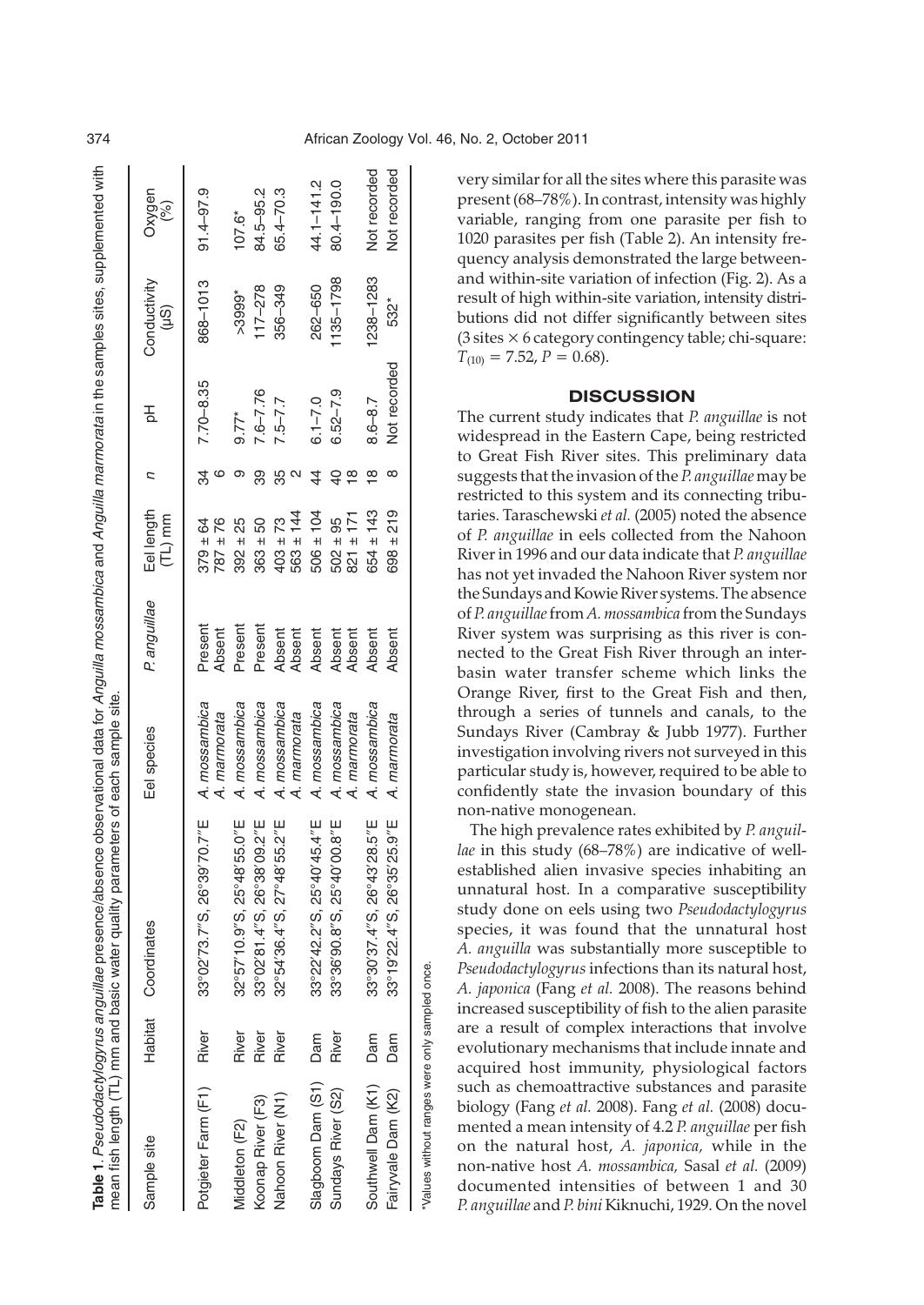| Sample site         | n  | Prevalence<br>(%) | Intensity |      |      | Abundance |  |
|---------------------|----|-------------------|-----------|------|------|-----------|--|
|                     |    |                   | Min       | Max  | Mean |           |  |
| Potgieter Farm (F1) | 34 | 67.6              |           | 1020 | 90.6 | 60.3      |  |
| Middleton (F2)      | 9  | 77.8              | 4         | 125  | 25.1 | 19.6      |  |
| Koonap River (F3)   | 39 | 76.9              |           | 510  | 75.6 | 58.1      |  |

**Table 2**. Sample size (n), parasite prevalence (%), mean abundance, intensity range and mean parasite intensity observed on Anguilla mossambica from the three sample sites where Pseudodactylogyrus anguillae was present.

host, *A. mossambica,* from the Great Fish River, mean intensities were considerably higher, ranging between 25 and 91 parasites per infected fish between the sites (Table 2). The high intensity of pseudodactylogyrids in the wild *A. mossambica* population supports Christison & Baker's (2007) hypothesis that*P. anguillae*is alien to South Africa.

The present study sampled 26 *A. marmorata,* revealing that none of these individuals hosted *P. anguillae.* However, only six *A. marmorata* were taken from the Great Fish River system, none of which were found to be infected by *P. anguillae.* Sasal *et al.* (2008) found that *Pseudodactylogyrus* species commonly occurred on *A. mossambica* (61.0%), but were rarely found on *A. marmorata* (2.5%), and were absent on *Anguilla bicolor* McClelland, 1844, from eels of Réunion Island. Furthermore, a parasite–host list compiled by Nagasawa *et al.* (2007) revealed that *A. marmorata* generally exhibit low parasite richness. The study lists the number of parasites recorded from eel

species occurring in Japan. The native *A. japonica* hosted 43 parasite species, the introduced *A. anguilla* hosted 10 parasite species and the native *A. marmorata* only hosted a single parasite species (Nagasawa *et al.* 2007). This substantiates the finding that *A. mossambica* is more susceptible to infection by *P. anguillae* than *A. marmorata.* Further investigation into the prevalence of *P. anguillae* in the *A. marmorata* populations of the Eastern Cape is, however, necessary.

Physiological tolerances are a defining factor when demarcating suitable habitats of a species, and therefore an important tool used to predict the spread of an alien species. *Pseudodactylogyrus anguillae* is primarily a freshwater parasite, but it is argued to be halotolerant and is often found in brackish environments, and able to reproduce at salinities of up to 20 g/kg (Køie 1991). A recent study describing the salinity dependence of parasite infections in *A. anguilla* found that *P. anguillae* had a higher prevalence in freshwater and a



**Fig. 2**.Pseudodactylogyrus anguillae intensity frequency analysis on the host species Anguilla mossambica from the three sample sites on the Great Fish River system.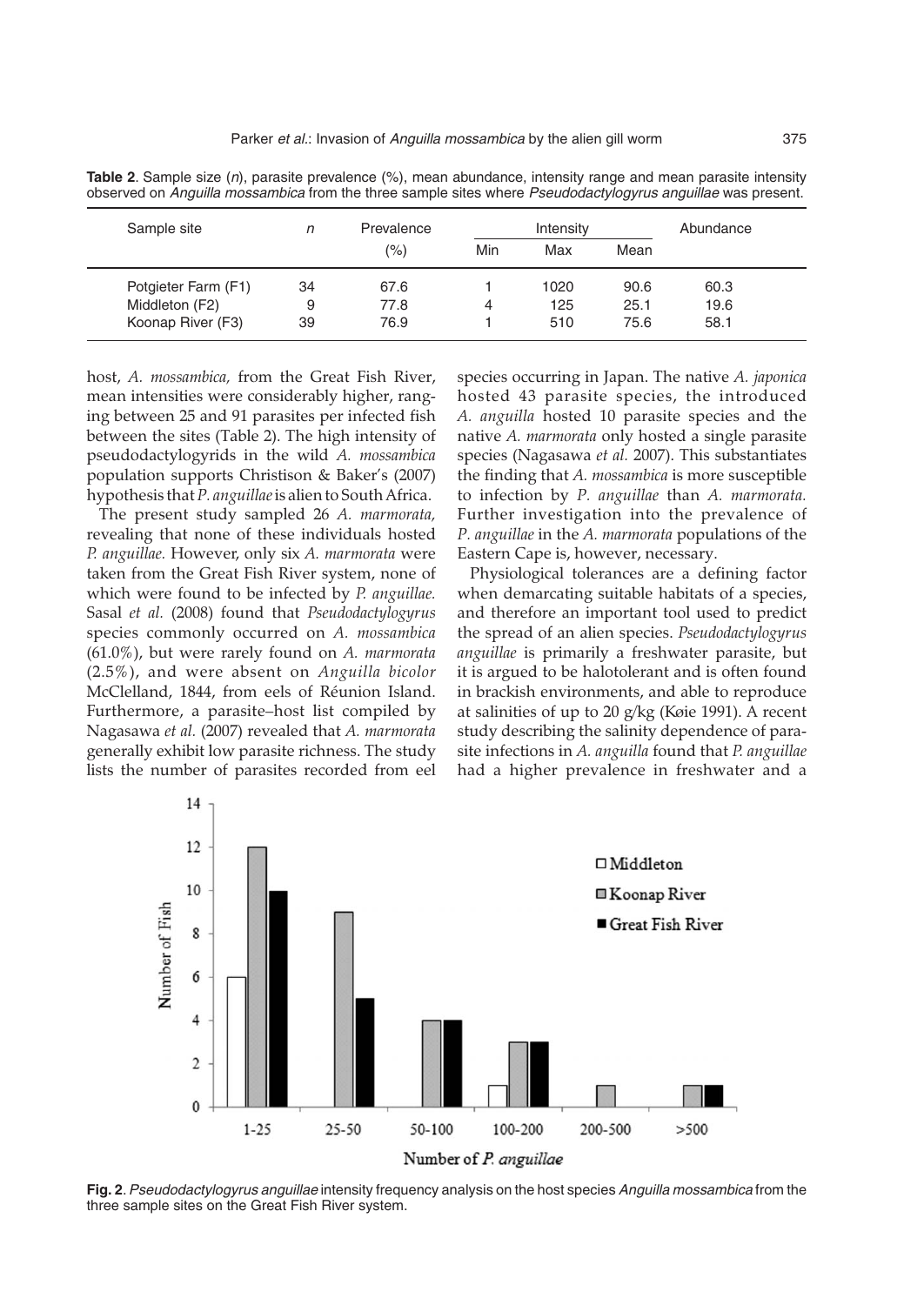moderate to high prevalence in brackish water, but was not found to infect eels caught at sea (Jakob *et al.* 2009), suggesting that the species is intolerant of a marine habitat. It is therefore unlikely that the parasite was introduced into South Africa via the marine pathways proposed by Christison & Baker (2007).

As the range of *P. anguillae* appears to be restricted, the most plausible pathway for introduction is a result of the freshwater introduction of infected eels. Unfortunately there is a lack of official documentation of eel introductions but the possibility of undocumented eel importations for experimental culture purposes cannot be ruled out.

While the introduction of *P. anguillae* appears to have been restricted to the Great Fish River system and/or its tributaries, infected eels have already been transported through the country resulting in Christison & Baker's (2007) discovery of the parasite in an experimental facility in Stellenbosch.

The understanding of parasites and their interactions with fish populations is often hindered by the lack of long-term data. The effect that the introduced *P. anguillae* will have on the intricate and fragile life history of the indigenous *A. mossambica* is not yet fully understood. Evidence suggests that the impacts of parasites on host organisms will be particularly severe when the parasite is alien and infects a novel host that has not co-evolved with it (Taraschewski 2006).

Although it seems unlikely that the parasite will spread to other river systems through natural means, the threat of anthropogenic-facilitated translocation is still high. This is particularly relevant if there are future attempts to develop an eel aquaculture industry in South Africa. As the current study has demonstrated that *A. mossambica* is vulnerable to *P. anguillae* infections, it is likely that the presence of *P. anguillae*in South Africa will lead to increased risk of mortality and associated production losses under aquaculture conditions. Therefore a precautionary approach needs to be applied and steps must be taken to mitigate the translocation of eels from the Great Fish River system to other water bodies for aquaculture or any other purposes. The introduction of nonindigenous eel species to South African water systems should also be prohibited to prevent additional alien parasite introductions such as *P. bini*; a natural parasite of *A. japonica* which has also exhibited a high pathogenic potential in novel hosts (Fang *et al.* 2008).

Finally, the infection of a novel host in South African rivers presents opportunities for future research. Such research should include not only research on the health impact of infections on the host organism but also on the biology, seasonal abundance, population growth and microhabitat preferences of the parasite.

### ACKNOWLEDGEMENTS

This article is based on work supported by the National Research Foundation of South Africa (NRF) under the SA/Germany research cooperation programme (UID 72088). Some field research activities were also supported with funds from the DST-NRF Centre of Excellence for Invasion Biology and the NRF-Incentive Funding for Rated Researchers programme. Kurt Buchmann, Department of Aquatic Pathobiology at the University of Copenhagen, is thanked for assistance in confirming the identity of *P. anguillae.* Any opinion, findings and conclusions or recommendations expressed in this material are those of the authors and therefore the NRF does not accept any liability in regard thereto. Additional financial support was received from the Joint Research Committee of Rhodes University. We wish to thank Department of Economic Affairs, Environment and Tourism, Eastern Cape, for issuing permits to conduct this research on the Great Fish River system. Dominik Brödlin, Melanie Schirmann, Anne Christin Roth and Andreas Holbach are thanked for assisting with sampling. The authors would also like to thank the two anonymous reviewers for their valuable comments, which improved this manuscript.

#### REFERENCES

- BUCHMANN, K. & LINDENSTRØM, T. 2002. Interactions between monogenean parasites and their fish hosts.*International Journal for Parasitology* **32**: 309–319.
- BUCHMANN, K., MELLERGAARD, S. & KØIE, M. 1987. *Pseudodactylogyrus* infections in eel: a review. *Diseases of Aquatic Organisms* **3**: 51–57.
- BUSH, A.O., LAFFERTY, K.D., LOTZ, J.M. & SHOSTAK, A.W. 1997. Parasitology meets ecology on its own terms: Margolis *et al.* Revisited. *Journal of Parasitology* **83**: 575–583.
- CAMBRAY, J.A. & JUBB, R.A. 1977. Dispersal of fishes via the Orange-Fish tunnel, South Africa. *Journal of the Limnological Society of Southern Africa* **3**: 33–35.
- CONE, D.K. & MARCOGLIESE, D.J. 1995. *Pseudodactylogyrus anguillae* on *Anguilla rostrata* in Nova Scotia: an endemic or an introduction? *Journal of Fish Biology* **47**: 177–178
- CHRISTISON, K.W. & BAKER, G.C. 2007. First record of *Pseudodactylogyrus anguillae* (Yin & Sproston, 1948)